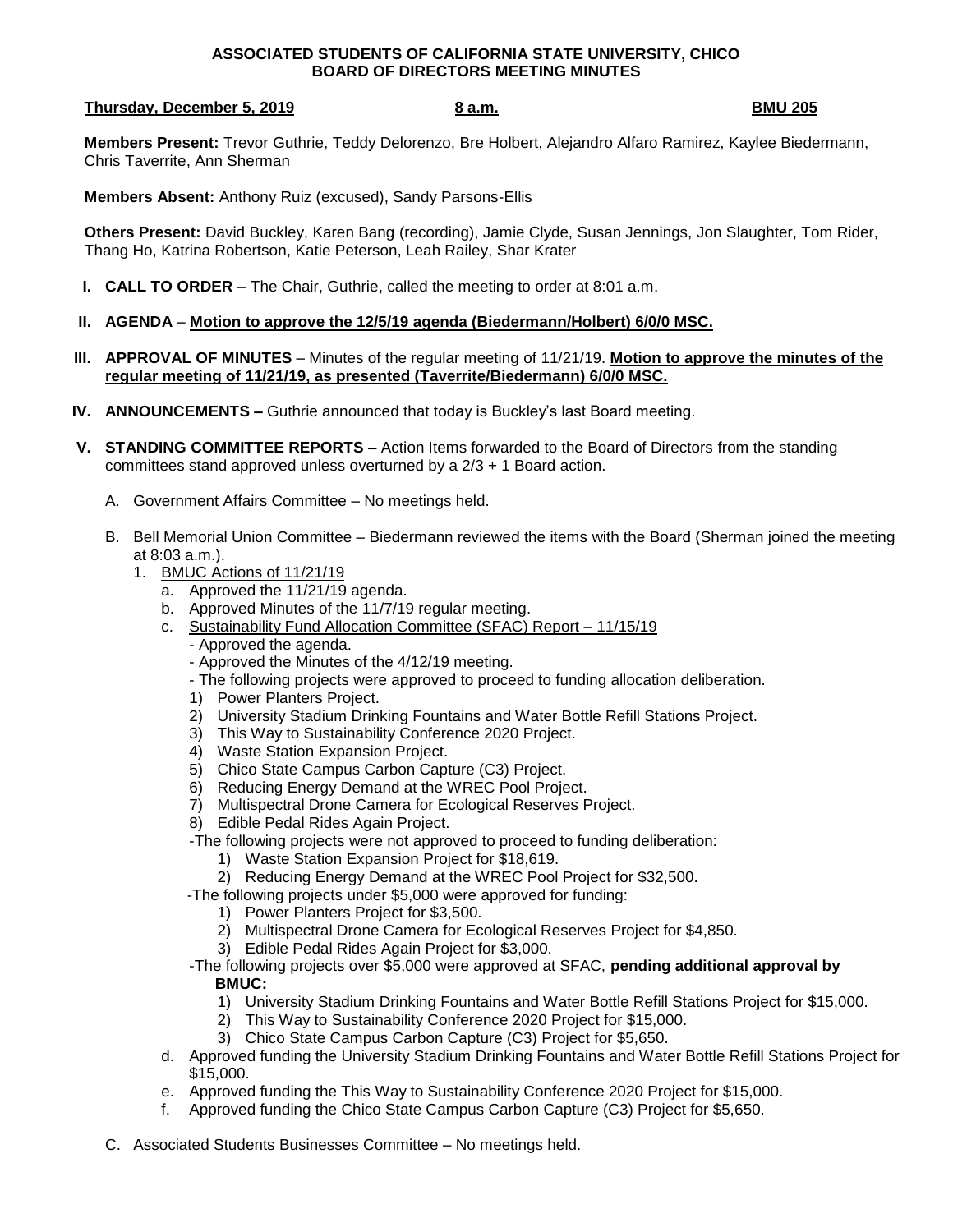## **VI. BUSINESS**

- **A.** Action Item: Approval of revisions to Associated Students Corporate Codes Attendance Policy for Elected Officers and Senators. **Motion to approve revisions to Associated Students Corporate Codes – Attendance Policy for Elected Officers and Senators, as presented (Taverrite /Alfaro Ramirez).** Slaughter advised that based on further discussion, Section VI. D. should be amended to show that Commissioners and Senators would begin two weeks prior to the first day of the fall semester. **The Attendance Policy was approved as revised 5-1-1 MSC.**
- **B.** Action Item: Resolution for the Adoption of Trustee Change Amendment for the Associated Students of California State University, Chico Exempt Employee 401(k) Plan. **Motion to approve Action Items B through E as presented, as follows: Resolution for the Adoption of Trustee Change Amendment for the Associated Students of California State University, Chico Exempt Employee 401(k) Plan; Associated Students of California State University, Chico Exempt Employee 401(k) Plan Amendment #2019-Trustee; Resolution for the Adoption of Trustee Change Amendment for the Associated Students of California State University, Chico Non-Exempt Employee 401(k) Plan; and Associated Students of California State University, Chico Non-Exempt Employee 401(k) Plan Amendment #2019-Trustee (Taverrite/Delorenzo).** Jennings explained that the 401(k) Plan was terminated as of June 30, 2019. They are in the process of doing distributions to participants but it may take a full year to finalize. Jennings advised that Buckley is one of the trustees on the plan and with him leaving, it would leave only her and one staff person as trustees, so she would like to add Clyde as a trustee for both the exempt and non-exempt plans. **7-0-0 MSC.**
- C. Action Item: Associated Students of California State University, Chico Exempt Employee 401(k) Plan Amendment #2019-Trustee – Approval listed in Item VI. B., above.
- D. Action Item: Resolution for the Adoption of Trustee Change Amendment for the Associated Students of California State University, Chico Non-Exempt Employee 401(k) Plan - Approval listed in Item VI. B., above.
- E. Action Item: Associated Students of California State University, Chico Non-Exempt Employee 401(k) Plan Amendment #2019-Trustee – Approval listed in Item VI. B., above.
- F. Kronos Contract Jennings explained they currently use ADP and have not been entirely satisfied with this company's product or service. She said they were going to go with Paycom, but Paycom was not able to meet required IT provisions. They have decided to move forward with Kronos, who also serves several CSUC auxiliaries who have been very happy with their service. Kronos has satisfied all of the required IT provisions. From a budget standpoint, Jennings said they had assumed that they would be able to go live as of January 1, 2020. Due to delays in the contract process, there will not be a cost increase until 2020-21 FY. Jennings said an additional \$24,000 for six months (\$48,000 annual cost) was built into the 2019/20 approved budget; however, it's coming in at about \$35,000 for an annual period, not for six months. The implementation process will begin in January.
- G. Director of University Affairs Report Alfaro Ramirez reported that at today's Government Affairs Committee meeting they would be voting on the resolution denouncing white supremacy and hate speech. Delorenzo asked if Academic Senate would be approving this item as well and Guthrie said it's going to them as information only, not action.
- H. Director of Legislative Affairs Report Holbert said a Party Forum meeting was held last night to plan a forum on campus with all political groups. Young American Libertarians, Republican Club, Democrat Club and the CCLC attended last night. She said each group got to sit at the table, one person per group, and talked about the recent divisiveness on campus, why that sprung up, and what can be done to mitigate these problems. She said great conversations were held and a forum will be held in early February.
- I. University Vice Presidents' Reports Sherman reported that a conference call was held yesterday with those in the system similar to her position that have Follett running their bookstores. They discussed how to look at textbook affordability and whether or not it would be advantageous for students regarding equity gap and completion to have an all access availability for books and materials. She said she was very engaged in this conversation because our bookstore is not doing well. With the contract coming up soon, she questioned how best to get this topic to this group, and how to generate more discussion about this on campus. Biedermann said at CSSA one of the meetings was about bookstores, and they have a system that almost all CSU campuses use. Taverrite said it's called Affordable Learning Solutions (ALS). Buckley said each campus has